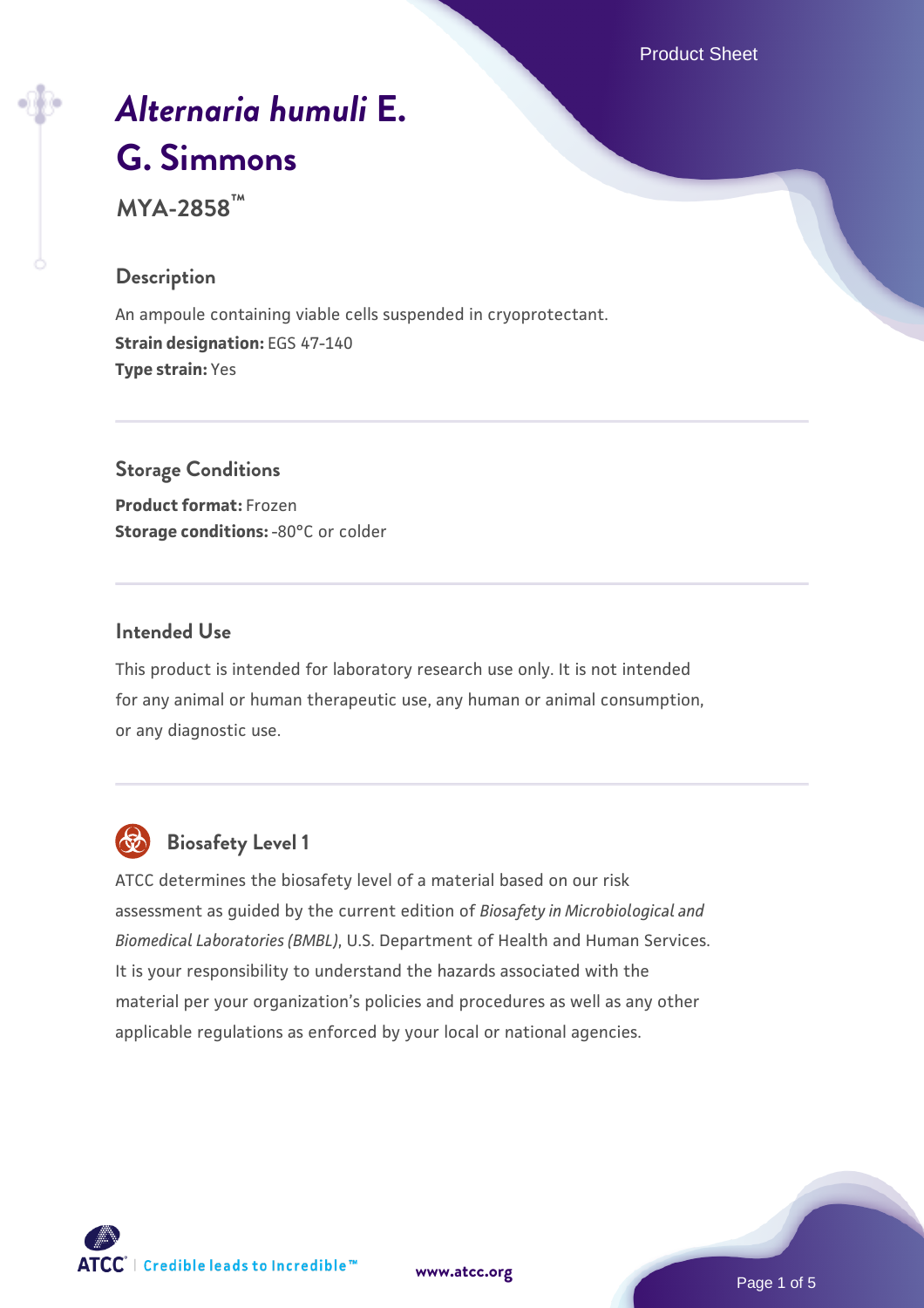#### *[Alternaria humuli](https://www.atcc.org/products/mya-2858)* **[E. G. Simmons](https://www.atcc.org/products/mya-2858) Product Sheet MYA-2858**

ATCC highly recommends that appropriate personal protective equipment is always used when handling vials. For cultures that require storage in liquid nitrogen, it is important to note that some vials may leak when submersed in liquid nitrogen and will slowly fill with liquid nitrogen. Upon thawing, the conversion of the liquid nitrogen back to its gas phase may result in the vial exploding or blowing off its cap with dangerous force creating flying debris. Unless necessary, ATCC recommends that these cultures be stored in the vapor phase of liquid nitrogen rather than submersed in liquid nitrogen.

# **Certificate of Analysis**

For batch-specific test results, refer to the applicable certificate of analysis that can be found at www.atcc.org.

# **Growth Conditions**

**Medium:**  [ATCC Medium 334: Oatmeal agar](https://www.atcc.org/-/media/product-assets/documents/microbial-media-formulations/3/3/4/atcc-medium-334.pdf?rev=e382a75a48794764902dd7457c97fc29) **Temperature:** 25°C

# **Handling Procedures**

**Frozen ampoules** packed in dry ice should either be thawed immediately or stored in liquid nitrogen. If liquid nitrogen storage facilities are not available, frozen ampoules may be stored at or below -70°C for approximately one week. **Do not under any circumstance store frozen ampoules at refrigerator freezer temperatures (generally -20°C)**. Storage of frozen material at this temperature will result in the death of the culture.

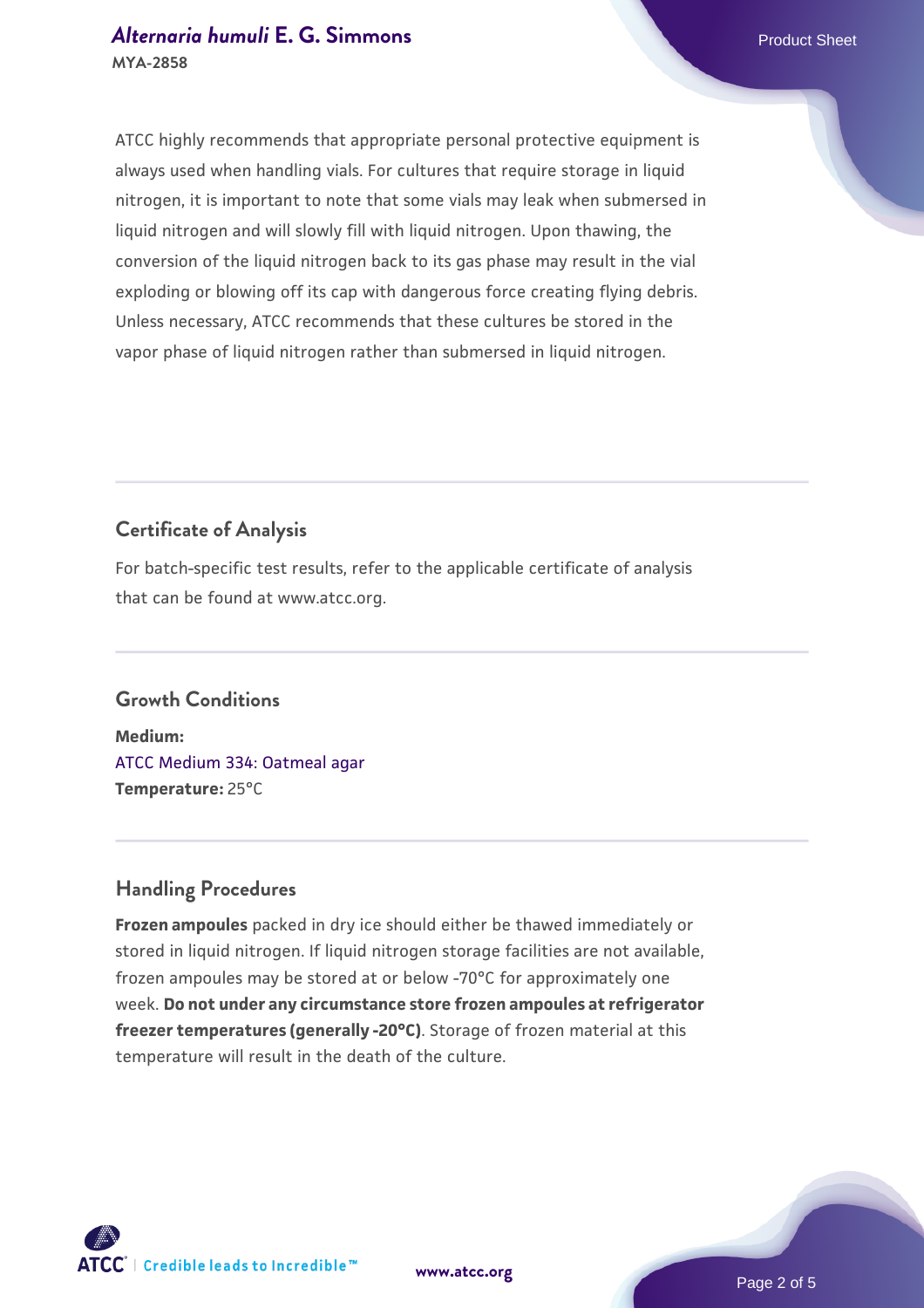#### *[Alternaria humuli](https://www.atcc.org/products/mya-2858)* **[E. G. Simmons](https://www.atcc.org/products/mya-2858) Product Sheet**

**MYA-2858**

- 1. To thaw a frozen ampoule, place in a **25°C to 30°C** water bath, until just thawed **(approximately 5 minutes)**. Immerse the ampoule just sufficient to cover the frozen material. Do not agitate the ampoule.
- 2. Immediately after thawing, wipe down ampoule with 70% ethanol and aseptically transfer at least 50 µL (or 2-3 agar cubes) of the content onto a plate or broth with medium recommended.
- 3. Incubate the inoculum/strain at the temperature and conditions recommended.
- 4. Inspect for growth of the inoculum/strain regularly for up to 4 weeks. The time necessary for significant growth will vary from strain to strain.

# **Material Citation**

If use of this material results in a scientific publication, please cite the material in the following manner: *Alternaria humuli* E. G. Simmons (ATCC MYA-2858)

## **References**

References and other information relating to this material are available at www.atcc.org.

#### **Warranty**

The product is provided 'AS IS' and the viability of ATCC<sup>®</sup> products is warranted for 30 days from the date of shipment, provided that the customer has stored and handled the product according to the information included on the product information sheet, website, and Certificate of Analysis. For living cultures, ATCC lists the media formulation and reagents that have been found to be effective for the product. While other unspecified media and reagents may also produce satisfactory results, a change in the ATCC and/or depositor-recommended protocols may affect the

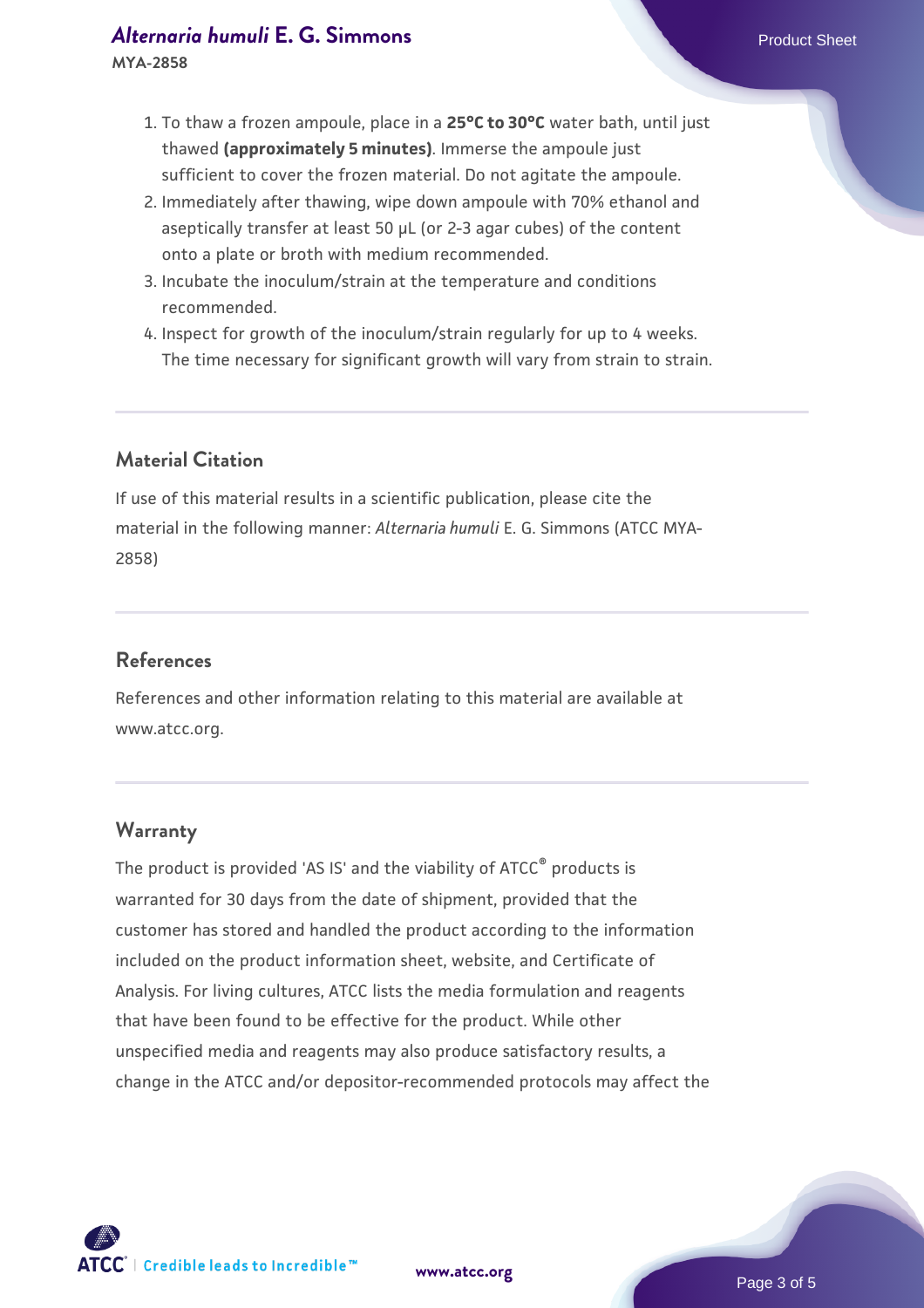#### *[Alternaria humuli](https://www.atcc.org/products/mya-2858)* **[E. G. Simmons](https://www.atcc.org/products/mya-2858) Product Sheet MYA-2858**

recovery, growth, and/or function of the product. If an alternative medium formulation or reagent is used, the ATCC warranty for viability is no longer valid. Except as expressly set forth herein, no other warranties of any kind are provided, express or implied, including, but not limited to, any implied warranties of merchantability, fitness for a particular purpose, manufacture according to cGMP standards, typicality, safety, accuracy, and/or noninfringement.

#### **Disclaimers**

This product is intended for laboratory research use only. It is not intended for any animal or human therapeutic use, any human or animal consumption, or any diagnostic use. Any proposed commercial use is prohibited without a license from ATCC.

While ATCC uses reasonable efforts to include accurate and up-to-date information on this product sheet, ATCC makes no warranties or representations as to its accuracy. Citations from scientific literature and patents are provided for informational purposes only. ATCC does not warrant that such information has been confirmed to be accurate or complete and the customer bears the sole responsibility of confirming the accuracy and completeness of any such information.

This product is sent on the condition that the customer is responsible for and assumes all risk and responsibility in connection with the receipt, handling, storage, disposal, and use of the ATCC product including without limitation taking all appropriate safety and handling precautions to minimize health or environmental risk. As a condition of receiving the material, the customer agrees that any activity undertaken with the ATCC product and any progeny or modifications will be conducted in compliance with all applicable laws, regulations, and guidelines. This product is provided 'AS IS' with no representations or warranties whatsoever except as expressly set forth herein and in no event shall ATCC, its parents, subsidiaries, directors, officers, agents, employees, assigns, successors, and affiliates be liable for indirect, special, incidental, or consequential damages of any kind in connection with